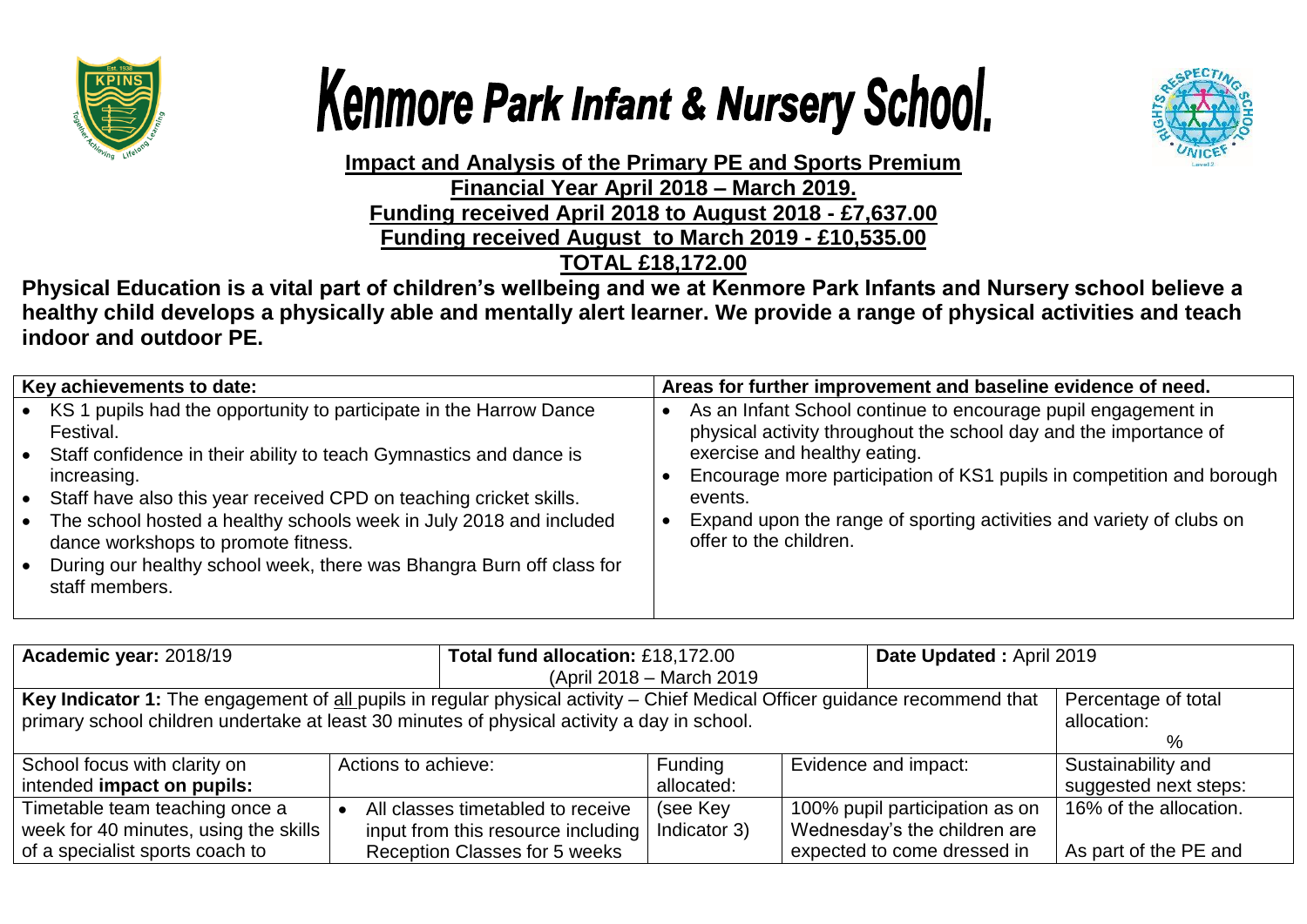| motivate and engage all pupils in<br>high quality teaching of the PE<br>curriculum over the school year.                                                                                                                                                                                                                                                                                                         | during the first half of the<br>summer term.<br>All class teachers expected to<br>$\bullet$<br>engage in this CPD opportunity.<br>PE lead monitors lessons to<br>ensure staff are team teaching<br>and developing their confidence<br>and skills to deliver high quality<br>lessons covering the breadth of<br>the PE curriculum over the year.<br>PE lead attends termly PE lead<br>meetings hosted by the hub at St<br>Bernadettes Primary School.<br>Purchase of 5 a day tv as a<br>method to engage pupils to<br>enjoy physical exercise during<br>school hours.<br>Use of GoNoodle and<br>Supermovers during school<br>hours to further encourage pupils<br>to become more active during<br>the day. | £430.00 (PE<br>lead<br>monitoring<br>cover/ CPD)<br>£1300.00<br>(SLA cost)<br>£302.00<br>(annual<br>license fees) | their PE uniform so that<br>barriers such as no PE kit are<br>removed. Maximum<br>participation is guaranteed.<br>During PE observations, by the<br>PE Lead, teachers have<br>shown increasing levels of<br>confidence and skills to teach<br>PE.<br>Feedback from teachers about<br>5adaytv have shown that<br>pupils enjoy exercising. | Sports Grant, this will be<br>sustained annually.<br>During the Summer term<br>2019 the games<br>curriculum will be the<br>focus of the delivery and<br>Reception pupils will<br>receive half a terms input<br>and induction to PE<br>coaching in preparation<br>when they transition into<br>Year 1 from September<br>2019. |
|------------------------------------------------------------------------------------------------------------------------------------------------------------------------------------------------------------------------------------------------------------------------------------------------------------------------------------------------------------------------------------------------------------------|-----------------------------------------------------------------------------------------------------------------------------------------------------------------------------------------------------------------------------------------------------------------------------------------------------------------------------------------------------------------------------------------------------------------------------------------------------------------------------------------------------------------------------------------------------------------------------------------------------------------------------------------------------------------------------------------------------------|-------------------------------------------------------------------------------------------------------------------|------------------------------------------------------------------------------------------------------------------------------------------------------------------------------------------------------------------------------------------------------------------------------------------------------------------------------------------|------------------------------------------------------------------------------------------------------------------------------------------------------------------------------------------------------------------------------------------------------------------------------------------------------------------------------|
| Key Indicator 2: The profile of PE and sport being raised across the school as a tool for whole school improvement.                                                                                                                                                                                                                                                                                              | Percentage of total<br>allocation:<br>$\frac{0}{0}$                                                                                                                                                                                                                                                                                                                                                                                                                                                                                                                                                                                                                                                       |                                                                                                                   |                                                                                                                                                                                                                                                                                                                                          |                                                                                                                                                                                                                                                                                                                              |
| School focus with clarity on<br>intended impact on pupils:                                                                                                                                                                                                                                                                                                                                                       | Actions to achieve:                                                                                                                                                                                                                                                                                                                                                                                                                                                                                                                                                                                                                                                                                       | Funding<br>allocated:                                                                                             | Evidence and impact:                                                                                                                                                                                                                                                                                                                     | Sustainability and<br>suggested next steps:                                                                                                                                                                                                                                                                                  |
| As a Gold Award Healthy School<br>the school places great importance<br>on the promotion of healthy<br>lifestyles, culminating from eating<br>healthy food and the importance of<br>daily exercise. Through this work<br>the intention is to educate the<br>learners to make good food choices<br>and exercise daily even if it simply<br>involves walking briskly to school<br>every day or coming on a bike or | A ban on unhealthy foods being<br>brought into school or consumed<br>on site.<br>Scooter and balance bike<br>training to pupils across all year<br>groups to encourage more<br>physical exercise on the journey<br>to and from school daily.<br>WOW Walk as a school.<br>$\bullet$<br>Educating and promoting healthy<br>choices through the SuperVeg                                                                                                                                                                                                                                                                                                                                                     | £147.00<br>(cover for<br>staff released<br>to support<br>scooter<br>training)                                     | There is an increase in the<br>number of pupils coming<br>school in the morning on either<br>a bike or a scooter.<br>Children are choosing to take<br>the balance bikes out and ride<br>them in the early years outdoor<br>area as self-initiated activity.                                                                              | 2%                                                                                                                                                                                                                                                                                                                           |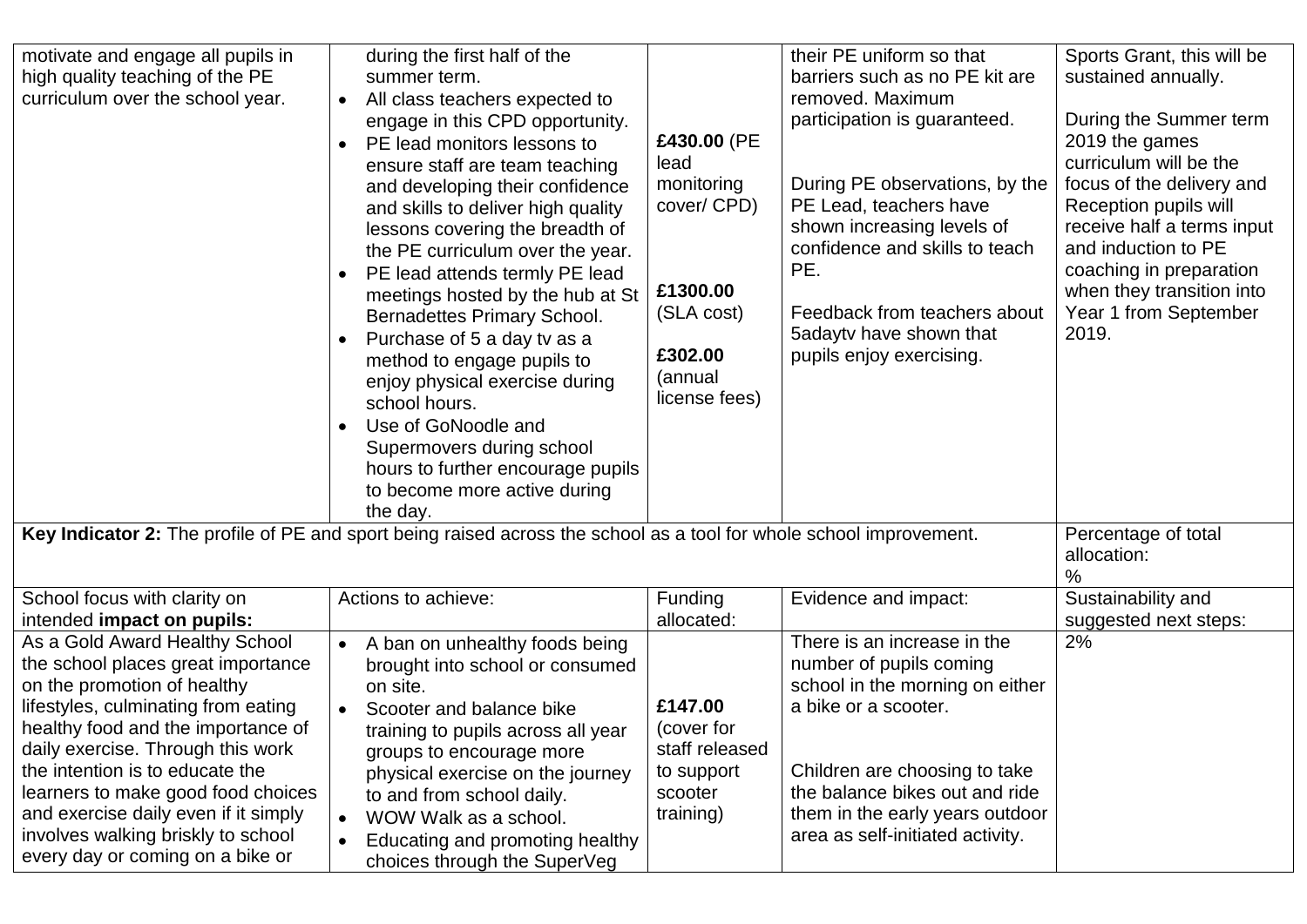| scooter.                                                                                                                                                                                               | initiative during lunchtimes.<br>Healthy Schools' Week to give<br>children to knowledge and<br>opportunities to make healthy<br>living choices.<br>During our annual Sports and<br>Healthy Schools week July 2018<br>Bollywood dance workshops<br>were facilitated - Bhangra Burn<br>off commissioned to deliver a<br>session for all classes from<br>Nursery to Year 2.<br>A-life were also booked to run<br>health workshops and then<br>linked fitness sessions for all<br>classes from Nursery to Year 2<br>covered over two days.<br>Release for PE lead to attend<br>CPD and network meetings to<br>support the drive to improve | £450.00<br>$(1$ day<br>charge)<br>£998.00<br>£600.00 |                                                                                                                                                                                                                                                                   | The school hopes to<br>continue to offer a variety<br>of activities to the children<br>during Healthy Schools<br>week 2019 to encourage<br>children to be more active<br>in their day to day lives. |
|--------------------------------------------------------------------------------------------------------------------------------------------------------------------------------------------------------|----------------------------------------------------------------------------------------------------------------------------------------------------------------------------------------------------------------------------------------------------------------------------------------------------------------------------------------------------------------------------------------------------------------------------------------------------------------------------------------------------------------------------------------------------------------------------------------------------------------------------------------|------------------------------------------------------|-------------------------------------------------------------------------------------------------------------------------------------------------------------------------------------------------------------------------------------------------------------------|-----------------------------------------------------------------------------------------------------------------------------------------------------------------------------------------------------|
|                                                                                                                                                                                                        | provision and engagement of<br>pupils in physical activity.                                                                                                                                                                                                                                                                                                                                                                                                                                                                                                                                                                            |                                                      |                                                                                                                                                                                                                                                                   |                                                                                                                                                                                                     |
| Key Indicator 3: Increased confidence, knowledge and skills of all staff in teaching PE and sport.                                                                                                     | Percentage of total<br>allocation:<br>$\frac{0}{0}$                                                                                                                                                                                                                                                                                                                                                                                                                                                                                                                                                                                    |                                                      |                                                                                                                                                                                                                                                                   |                                                                                                                                                                                                     |
| School focus with clarity on<br>intended impact on pupils:                                                                                                                                             | Actions to achieve:                                                                                                                                                                                                                                                                                                                                                                                                                                                                                                                                                                                                                    | Funding<br>allocated:                                | Evidence and impact:                                                                                                                                                                                                                                              | Sustainability and<br>suggested next steps:                                                                                                                                                         |
| Sports coach employed for one day<br>a week to provide weekly CPD to<br>develop staff confidence,<br>knowledge and skills in high quality<br>lessons, which cover the breadth of<br>the PE curriculum. | SLA with Non-Stop action to<br>$\bullet$<br>provide a specialist PE coach to<br>deliver the P.E. Curriculum and<br>team teach with class teachers<br>once a week.<br>Half termly planning meetings<br>scheduled with the coach and<br>year group teams.<br>Staff also received CPD training<br>$\bullet$<br>from Middlesex Cricket to                                                                                                                                                                                                                                                                                                  | £9048.00<br>(April 2018 -<br>March 2019)             | Pre-unit teachers subject<br>knowledge and confidence<br>questionnaires conducted and<br>post unit deliver to evaluate<br>impact.<br>Pre and post teacher surveys,<br>for each unit of PE taught,<br>have shown an increase in<br>teachers' skills and confidence | 50% of the allocation.<br>As part of the PE and<br>Sports Grant, this will be<br>sustained annually.                                                                                                |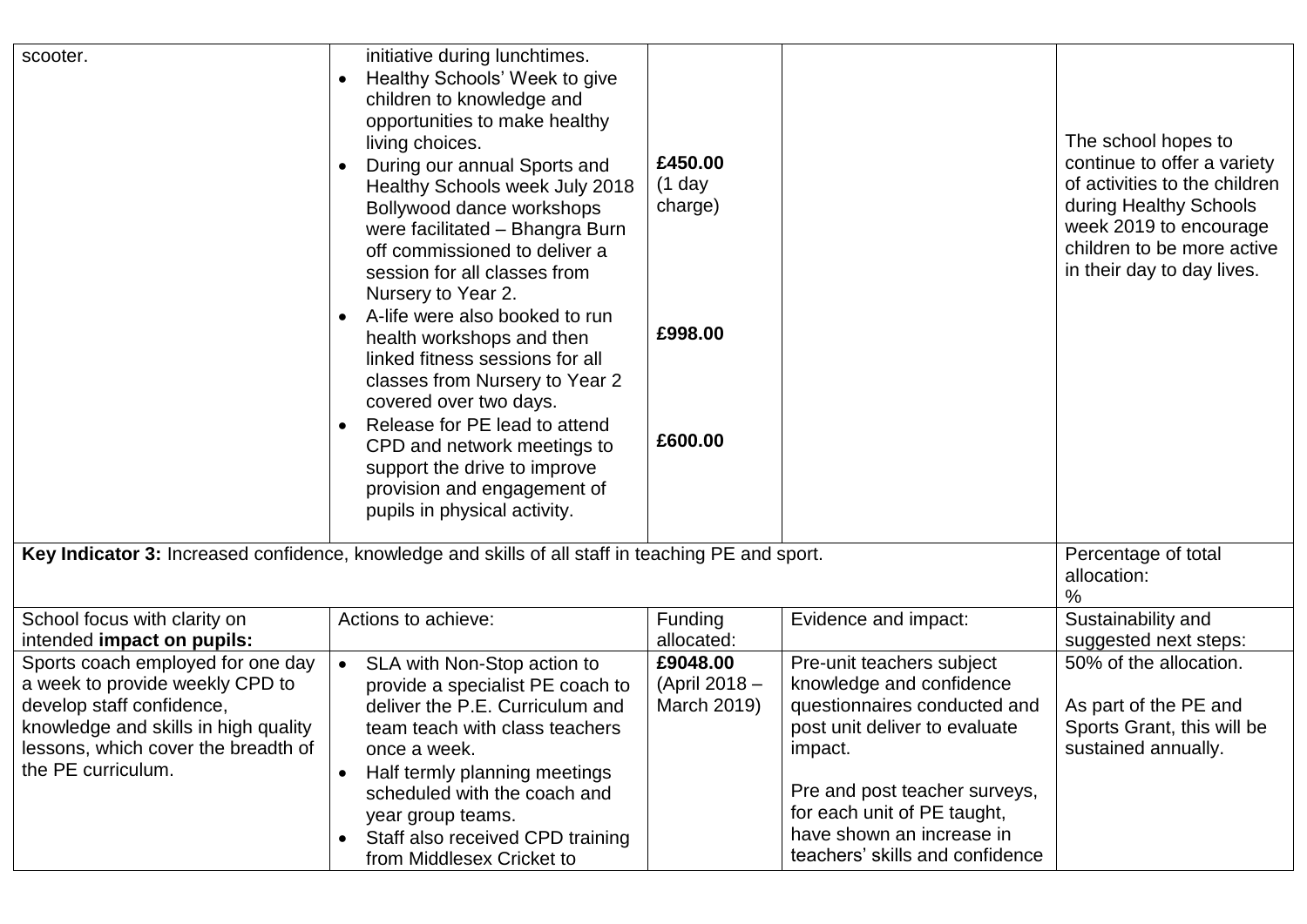|                                                                                                                                                                                                  | develop their knowledge and<br>skills to teach cricket to their<br>class.<br>During the first half of the<br>Summer Term (2018) EYFS<br>Teachers received specialist PE<br>coaching for the games<br>curriculum.<br>Middlesex Cricket also<br>signposted staff to the Chance to<br>Shine website to further develop<br>teachers' knowledge and skills of<br>cross curricular ways to be<br>active. | £1160.00<br>$(April - end of$<br>May 2018)                                               | after a unit of PE compared to<br>before the unit of PE.                                                                                                                                                                                                                   | During the Summer term<br>2019 Reception staff will<br>receive half a terms<br>games input team<br>teaching with the coach. |
|--------------------------------------------------------------------------------------------------------------------------------------------------------------------------------------------------|----------------------------------------------------------------------------------------------------------------------------------------------------------------------------------------------------------------------------------------------------------------------------------------------------------------------------------------------------------------------------------------------------|------------------------------------------------------------------------------------------|----------------------------------------------------------------------------------------------------------------------------------------------------------------------------------------------------------------------------------------------------------------------------|-----------------------------------------------------------------------------------------------------------------------------|
| Key Indicator 4: Broader experience of a range of sports and activities offered to all pupils                                                                                                    | Percentage of total<br>allocation:<br>%                                                                                                                                                                                                                                                                                                                                                            |                                                                                          |                                                                                                                                                                                                                                                                            |                                                                                                                             |
| School focus with clarity on<br>intended impact on pupils:                                                                                                                                       | Actions to achieve:                                                                                                                                                                                                                                                                                                                                                                                | Funding<br>allocated:                                                                    | Evidence and impact:                                                                                                                                                                                                                                                       | Sustainability and<br>suggested next steps:                                                                                 |
| A range of after school clubs offered<br>to learners to increase the interest<br>and enjoyment of sport and physical<br>activity and encourage participation<br>beyond the direct teaching time. | Football, dance, multi-sports and<br>gymnastics club offered to pupils<br>after school.<br>KS1 Cricket coaching provided<br>by cricket specialists Middlesex<br>Cricket.<br>Fully funded place for targeted<br>pupil who were categorised as<br>obese to attend the after school<br>football club.                                                                                                 | £500.00<br>(Admin cost)<br>£150.00 (3)<br>terms<br>charges<br>waivered for<br>the child) | 58% of KS1 pupils have<br>attended at least one after<br>school club that has been<br>offered by the school.<br>(Academic Year 2018/19)<br>The child attended all the<br>session and engaged in<br>additional physical activity<br>promoting the enjoyment of<br>exercise. | 16%<br>Increase participation by<br>more children in the range<br>of after school sports<br>clubs on offer.                 |
| Key Indicator 5: Increased participation in competitive sport                                                                                                                                    | Percentage of total<br>allocation:<br>$\%$                                                                                                                                                                                                                                                                                                                                                         |                                                                                          |                                                                                                                                                                                                                                                                            |                                                                                                                             |
| School focus with clarity on<br>intended impact on pupils:                                                                                                                                       | Actions to achieve:                                                                                                                                                                                                                                                                                                                                                                                | <b>Funding</b><br>allocated:                                                             | Evidence and impact:                                                                                                                                                                                                                                                       | Sustainability and<br>suggested next steps:                                                                                 |
| Develop children's core and basic<br>skills so they can participate in                                                                                                                           | Offer dance lessons to prepare<br>$\bullet$<br>the children for participation in                                                                                                                                                                                                                                                                                                                   | £360.00<br>(coach cost to                                                                | 10 pupils took part in the<br><b>Harrow Dance Festival in</b>                                                                                                                                                                                                              | 14%                                                                                                                         |